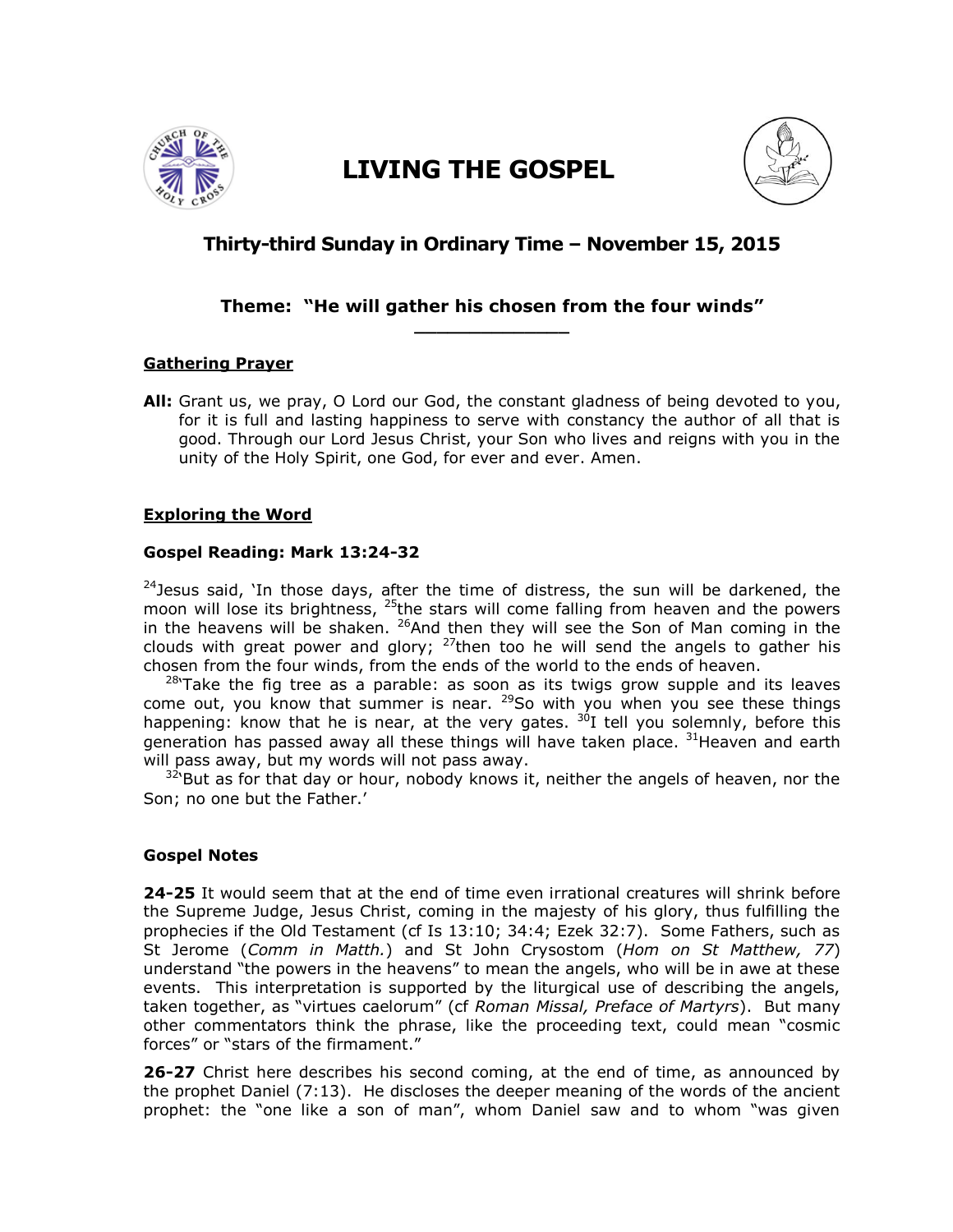dominion and glory and kingdom, that all people, nations and languages should serve him, "is Jesus Christ himself, who will gather the saints around him.

**28-30** As already pointed out in the note on Mark 13:4, Jesus' disciples, following the ideas current among the Jews at the time, could not conceive the destruction of Jerusalem as separate from the end of the world; and, also, there is a connection between the two events, in that the former is the prefigurement of the latter. Our Lord answers his disciples in Mark 13:20 by saying that the destruction of Jerusalem will happen in the lifetime of their generation (as in fact occurred in the year 70, at the hands of the Roman legions). For further explanation of the ruin of Jerusalem as a figure of the end of the world, cf. note on Mt 24:32-35.

**31** With this sentence our Lord adds a special solemnity to what he is saying: all this will definitely come to pass. God has only to speak and his words come true, only he who is Lord of the Universe has all existence in his power, and Jesus received from the Father all power over heaven and earth (cf Mt 11:27 and 28:18).

**32** Referring to this verse, St Augustine explains (On the Psalms, 36:1): "Our Lord Jesus Christ was sent to be our Master, yet he declared that even the Son of Man was ignorant of that day, because it was not part of his office as Master to acquaint us with it." Regarding the knowledge Christ had during his life on earth, see the note on Lk 2:52.

#### **Gospel Reflection**

At this time when we near the end of another liturgical year, the Lectionary includes gospels about the end times that call for us to look far into the future. These gospels inevitably paint a dark and dismal picture of calamity and doom, and so we often dismiss them. The apocalyptic (the word "apocalyptic" comes from the Greek which means to "uncover" or "reveal") imagery of this Sunday's gospel ("sun will be darkened," "moon will not give its light," "stars will be falling from the sky," and "powers in the heavens will be shaken") is no exception. We are tempted to ask, "When, Lord?" Jesus' answer, "no one knows," ought to bring us to pay more attention to the present. Now is an opportune time for the in-breaking of Christ. Now is what counts. The future is now.

We think of Jesus' Second Coming as a future event. In fact, the darkening of the sun and moon and stars is already happening in the trials and tribulations that not only beset the first disciples, but also are part of our own lives. Jesus promises that all these things will happen. He further promises that he is "near, at the gates." This gospel is about the ultimate victory over darkness that belongs to those who are faithful. That victory is now. The future is now.

What ought to startle us into sober reality is that we know the end will come. Like the gospel, Daniel's vision describes in the first reading "a time unsurpassed in distress." Also like the gospel, his vision reveals the victory of those "written in the book" who are the elect, those who have been faithful. We have all the means at hand to face darkness and evil with confidence, assured that one day we "shall live forever." The future holds no fear for us; rather than fear, we anticipate our future with joyful expectation, because the one we await is within and among us now. The future is now.

In previous gospel passages, Jesus' teaching about future events dealt with his impending suffering, death, and resurrection. Jesus predicted several times the coming end of his earthly life, which was not too far into the future. The disciples could not hear what Jesus was teaching; they could not envision a future such as Jesus predicted. In this gospel, too, he teaches about the future; however, this time his words deal with an unknown, distant future, with cosmic events, which his final coming in power to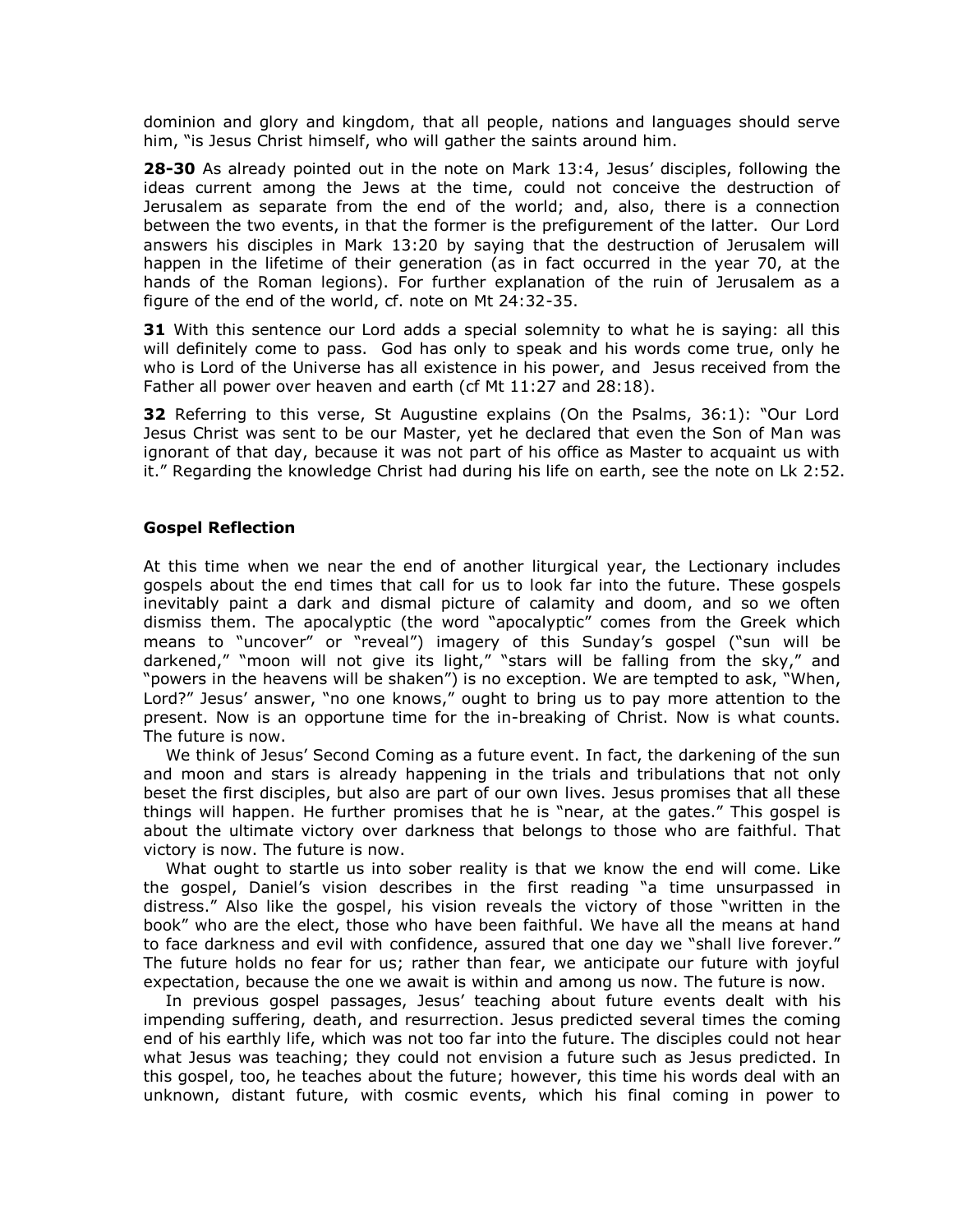overcome darkness, and with his drawing the elect into the light of his final glory. Jesus uses the image of the greening of "the fig tree" when summer is near as a sign that "he is near." Summer is a time of life, growth, fruitfulness. Those who hear and heed his words are in the greening of their lives; they choose for themselves life, growth, fruitfulness. For them, the future is now.

### **Living the Paschal Mystery**

Just as big calamities are not what the future is really about, neither are big deeds what our present is about. Our present is about doing the little things well, and we know how we "lead the many to justice" (first reading): by listening to Jesus' words. Jesus has already given us all we need to have our names "written in the book." We just need to live like he did: with compassion and understanding, wisdom and care, love and hope.

#### **Old and New Testament links**

#### **First Reading — Daniel 12:1-3**

 $1$ At that time Michael will stand up, the great prince who mounts guard over your people. There is going to be a time of great distress, unparalleled since nations first came into existence. When that time comes, your own people will be spared, all those whose names are found written in the Book.  $2$ Of those who lie sleeping in the dust of the earth many will awake, some to everlasting life, some to shame and everlasting disgrace.  $3$ The learned will shine as brightly as the vault of heaven, and those who have instructed many in virtue, as bright as stars for all eternity.'

# **Responsorial Reading — Psalm 15:5, 8-11**

R : Preserve me, God, I take refuge in you.

O Lord, it is you who are my portion and cup; it is you yourself who are my prize. I keep the Lord ever in my sight: since he is at my right hand, I shall stand firm.

And so my heart rejoices, my soul is glad; even my body shall rest in safety. For you will not leave my soul among the dead, nor let your beloved know decay.

You will show me the path of life, the fullness of joy in your presence, at your right hand happiness for ever.

# **Second Reading — Hebrews 10:11-14, 18**

 $<sup>11</sup>$ All the priests stand at their duties every day, offering over and over again the same</sup> sacrifices which are quite incapable of taking sins away.  $^{12}$ He, on the other hand, has offered one single sacrifice for sins, and then taken his place forever, at the right hand of God, <sup>13</sup>where he is now waiting until his enemies are made into a footstool for him.  $14$ By virtue of that one single offering, he has achieved the eternal perfection of all whom he is sanctifying. When all sins have been forgiven, there can be no more sin offerings.